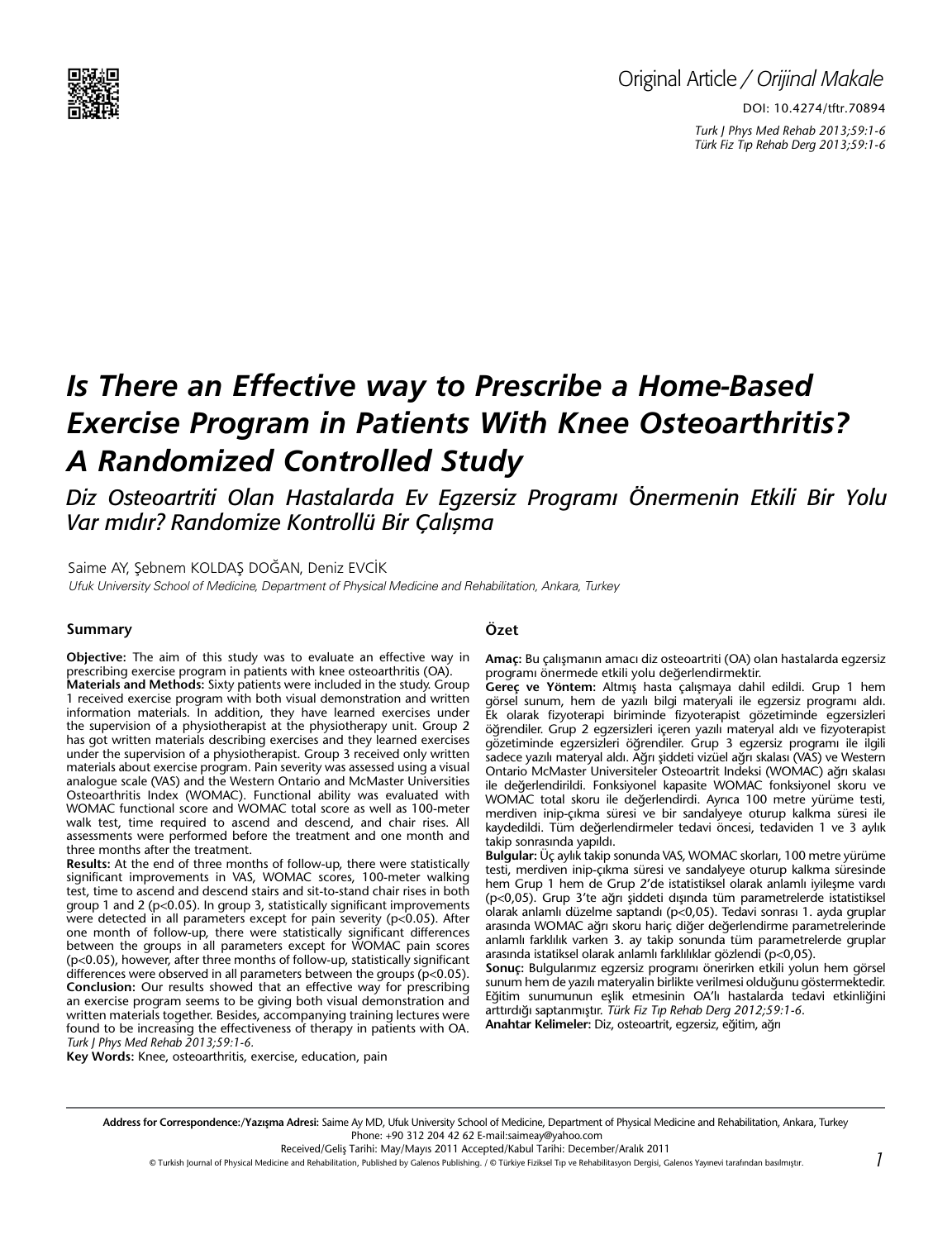# **Introduction**

Osteoarthritis (OA) is the most common joint disorder and is an important cause of morbidity in elderly people (1). OA is mostly seen in the knee joint, and causes significant functional limitations (2). Difficulties in daily living activities including walking, ascending and descending stairs, and sitting in or standing up out of chairs cause serious disability (3).

The goals of the treatment are to reduce pain, to maintain joint range of motion (ROM) and muscle strength, to prevent joint deformities, and to increase quality of life. Combinations of pharmacological and non-pharmacological methods are mostly preferred (4,5). Non-pharmacological treatment modalities recommended by the Osteoarthritis Research Society International (OARSI) emphasize patient education programs, strategies for coping with disease, weight loss, and exercise programs in the treatment of knee OA (6).

Patient education programs have been very popular in recent years. These programs include a short information about the etiology and pathogenesis of OA, risk factors and protection from them, factors increasing or decreasing complaints of the patients and non-pharmacological strategies for pain management (7,8). Various studies indicate that patients' participation has positive effects in preventing future complications and improving the quality of life when given in the early stages (8-11).

As the quadriceps are the primary stabilizer of the knee joint, the weakness of this muscle group is an important cause of disability in patients with knee OA. Therefore, programs involving ROM, stretching, isometric, isotonic and isokinetic strengthening exercises targeting knee region muscles are commonly used in the treatment (8,12-14). Exercise programs recommended for the patients are either given in the form of illustrated brochures, or these exercises are practically shown under the supervision of a physiotherapist. Besides, combinations of these are also applied (8,14-16). Although most of the studies show the beneficial effects of home-based exercise programs, there is no control system whether the patients apply the program in the right way or not.

The hypothesis of this study is to try to find out the effective way of prescribing home-based exercise program (illustrated brochures or practice under the supervision of a physiotherapist, or a combination of both) and to investigate if adding a specific training program to the home-based exercises improves pain and functional capacity in patients with knee OA.

# **Materials and Methods**

Sixty patients (47 women, 13 men) diagnosed with bilateral knee OA were included in the study. The diagnosis of OA was based on the American College of Rheumatology (ACR) criteria (17). The mean age of the patients was 59.91 years (42-86 years). Patients having knee effusion, previous knee arthroplasty, severe cardiovascular diseases, neurologic diseases, intraarticular corticosteroid or hyaluronic acid injections and physical treatment program during the last six months, trauma history and pregnancy were excluded. After physical examination, full blood count, erythrocyte sedimentation rate (ESR), C-reactive protein (CRP), and biochemical markers were evaluated. All patients underwent weight-bearing anteroposterior and lateral radiography of the knee. These were evaluated according to the Kellgren-Lawrence scale and the patients having Grade 2 and 3 OA were included in the study (18).

# **Study Design**

This study was a prospective, randomized-controlled trial. Before treatment, all participants were informed of the study and signed a written informed consent form. The study was approved by the Ufuk University Human Research Ethics Committee.

# **Randomization**

The patients were randomly assigned into three groups. Randomization was allocated by numbered envelopes method.

Group 1 received home-based exercise program. Exercise program included ROM, isometric, isotonic quadriceps exercises.

Isometric quadriceps exercise: The patients were requested to contract the quadriceps muscles for 10 seconds by pushing against the roll of towel with knees extended and ankles dorsiflexed when sitting on a flat floor, then relax for 5 seconds. The exercises were applied for 15 repetitions.

Straight leg raise exercise: The patients were requested to lift the foot slowly 10 cm off the surface, hold for 5 seconds and then lower slowly with knee extended and ankle dorsiflexed when lying supine on a flat surface. The exercises were applied for 15 repetitions.

Isotonic quadriceps exercise: The patients were requested to extend the leg slowly, hold for 10 seconds and then lower slowly with knee bent about 90° when sitting on a chair. These exercises were applied with weight as well. They started with 0.5 kg then increased to a maximum of 5 kg. The exercises were applied for 15 repetitions.

This program was given with both visual demonstration and by written information materials. Besides, they have learned exercises under the supervision of a physiotherapist. In addition, this group has received a one-hour lecture about knee OA, basic knee joint anatomy, and the pathogenesis of OA and predisposing factors which lead knee OA. Risk factors (weight gain, occupational repetitive trauma, etc.) and the ways to avoid them (losing weight, trauma and overuse prevention, modification in activities of daily living, etc.) were the other main topics. Finally, the treatment methods (e.g. hot-cold applications) which were easily applied at home were taught. The lectures were given by a physician in a classroom for one hour.

Group 2 received the exercise program by written material, and was applied once under the supervision of a physiotherapist to assure the exercises were done in a right way.

Group 3 received only written materials about the program. Exercises were recommended to be performed once a day with 15 repetitions for 3 months.

The patients were not allowed taking analgesic or nonsteroidal anti-inflammatory drugs (NSAID) during the follow-up period.

## **Clinical Outcomes**

The patients were evaluated by means of pain and functional capacity. Functional capacity was assessed by 100-meter walking test, time to ascend and descend stairs (12 stairs), sit-to-stand chair rises and the Western Ontario McMaster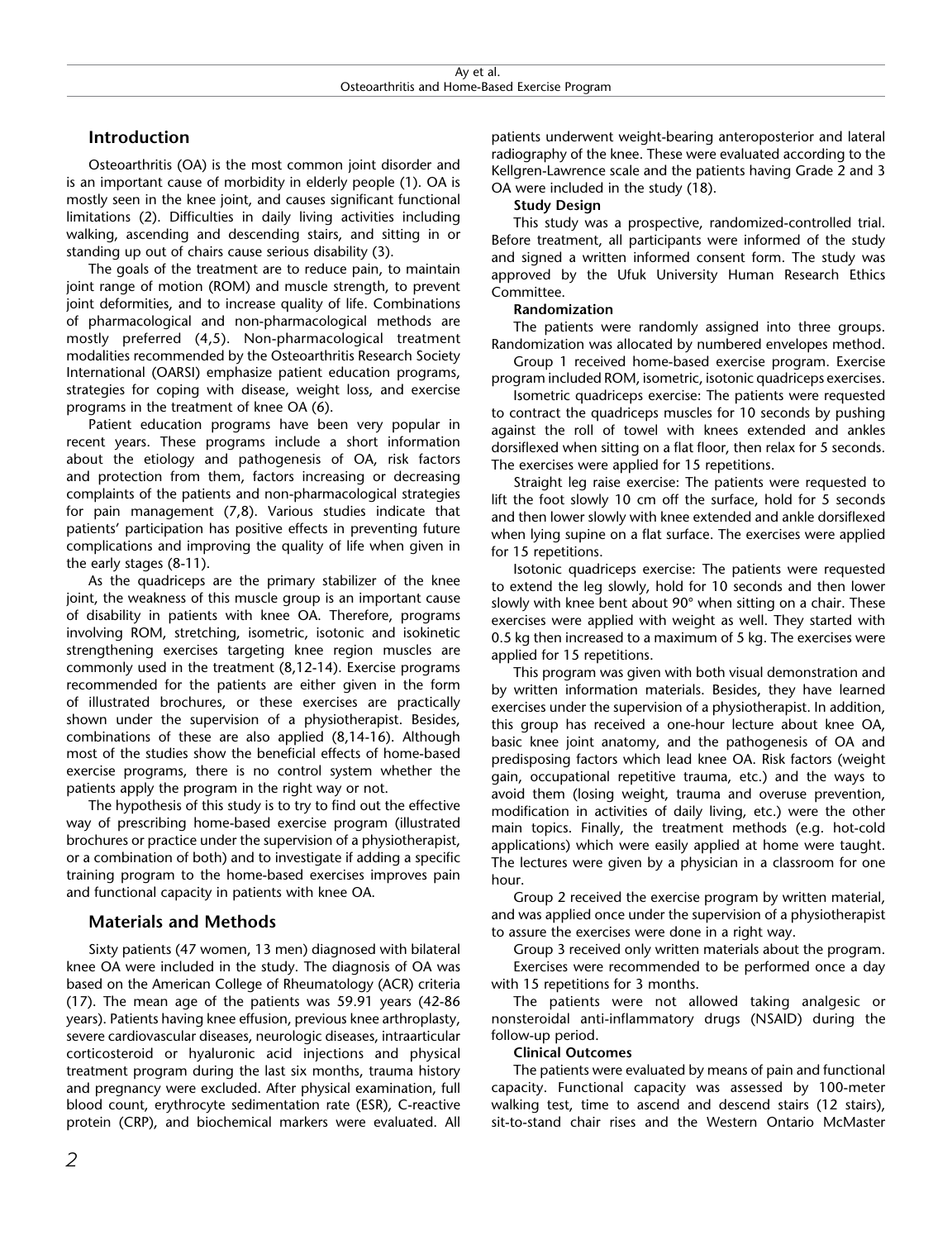University Osteoarthritis (WOMAC) functional and global index (19-21). The assessment parameters were measured by the same author before and one and three months after the therapy program.

Pain: Pain was evaluated by using visual analog scale (VAS, 0-10 cm; 0=no pain, 10=severe pain) and the Western Ontario McMaster Osteoarthritis Index (WOMAC, 0-4 Likert scale) (20,22).

#### **Functional Capacity**

100-meter walking test: The patients were asked to walk a distance of 100 meters. The times taken to complete the three repetitions were calculated using a stopwatch and the mean value was accepted (19).

Stair ascend and descend time: The patients were asked to ascend and descend twelve steps at the therapy unit. The mean time of three repetitions was calculated (19,21).

Time of sitting-standing up an armchair: The patients were asked to sit and immediately rise from a chair. Time to sitting and standing up was recorded and the mean of three repetitions was used for subsequent analysis (19,21).

## **Western Ontario McMaster University Osteoarthritis**

**(WOMAC):** The functional capacities of patients were assessed by the WOMAC functional capacity and WOMAC global index which had the reliability and validity of the Turkish version. The Likert scale version of the index was used. The functional capacity index included 17 questions and the scores ranged between 0 and 68 (0=no disability, 68=severe disability). Global index included three categories: pain (5 questions), stiffness (2 questions), and functional capacity (17 questions). The possible scores ranged between 0 and 96 (22).

#### **Statistical Analysis**

The results of statistical analysis were expressed as mean±SD (standard deviations). All data for normality was tested by using the Kolmogorov-Smirnov test. All assessment parameters showed normal distribution except stair ascend and descend time. The Friedman test was used to calculate the differences between the pre- and post-treatment values. To compare the differences between the groups, one-way analysis of variance (ANOVA) test or the Kruskal-Wallis test was used. A value of less than 0.05 was considered statistically significant. All analyses were performed using the SPSS 16.0 for Windows.

| Table 1. Demographic and clinical features of the patients.                      |                               |                               |                         |  |
|----------------------------------------------------------------------------------|-------------------------------|-------------------------------|-------------------------|--|
|                                                                                  | Group 1                       | Group 2                       | Group 3                 |  |
| Age (years)                                                                      | 59.35±11.71                   | $61.50 \pm 11.05$             | 58.90±8.39              |  |
| Gender (Female/<br>Male)                                                         | 17/3                          | 15/5                          | 15/5                    |  |
| Disease duration<br>(month)                                                      | 29.15±32.42                   | $22.20 \pm 31.48$             | 28.65±40.98             |  |
| Education (n)<br>Primary school<br>Secondary school<br>High school<br>University | 6<br>$\overline{7}$<br>2<br>5 | 7<br>5<br>5<br>$\overline{4}$ | 7<br>6<br>$\frac{3}{3}$ |  |
| Kellgren-Lawrence<br>Grade 2<br>Grade 3                                          | 9<br>11                       | $\overline{7}$<br>13          | 4<br>16                 |  |

# **Results**

All patients completed the study. There were no statistically significant differences in age, gender, disease duration, education and radiographic grades between the groups (Table 1). Most of the patients had Grade 3 OA based on radiological findings. No statistically significant baseline differences were observed for pain and functional capacity between the groups.

The results of full blood count, ESR, CRP and biochemical markers were within normal ranges for all groups.

**Pain**

After 1 month of the therapy VAS was found to be statistically significantly decreased in group 1 and 2 ( $p=0.000$ ,  $p=0.020$ ). In addition, there was a statistically significant improvement in WOMAC pain scores in group 1 and 2 (p=0.000). However, no significant change was observed in pain severity in group 3 (p=0.593). The improvements in VAS and WOMAC pain scores in both group 1 and 2 continued during 3-month follow-up (p<0.05). Nevertheless, WOMAC pain scores worsened in group 3 at the end of the third month (p=0.000) (Table 2).

There were statistically significant differences in VAS scores (p=0.001) at the first month of the therapy, but no significant differences were detected in WOMAC pain scores (p=0.930) between the groups. After a three month period, significant differences were observed in VAS and WOMAC pain scores between the groups (p=0.001) (Table 2).

#### **Functional Capacity**

There were statistically significant improvement in 100 meter walking test in all groups after the first and third months of the therapy (p<0.05). Stair ascend and descend time was found to be decreased in group 1 and 2 after 1 and 3 months of the therapy ( $p<0.05$ ). In group 3, this improvement was observed only after 3 months of the therapy. After the therapy, no significant changes were observed in sit-to-stand rises in group 1, 2 and 3. However, three-month follow-up results showed an improvement in all groups (Table 3).

There were statistically significant differences in 100-meter walking test, stair ascend/descend test, and sitting-standing up test between the three groups at baseline and at the third month of the therapy (p<0.05) (Table 3).

There were statistically significant improvement in WOMAC functional and WOMAC total scores in all groups after the first and the third months of the therapy (p<0.001) (Table 4).

One month after therapy and during the follow-up period, significant differences were observed in WOMAC functional and WOMAC total scores between the groups (p<0.05) (Table 4).

## **Discussion**

After oral medications, exercise programs are the second most common treatment prescribed for the treatment of knee OA (23). Although there are studies comparing the performance of home-based exercise programs with those performed under the supervision of a physiotherapist, or together with a group, the most effective method of teaching exercising in long term is not clear (13,14,24-26). The results of the studies investigating the effectiveness of adding training programs to home exercise programs for knee OA patients are controversial (13,14,27,28). In the literature, we could not find any study comparing the effectiveness of home-based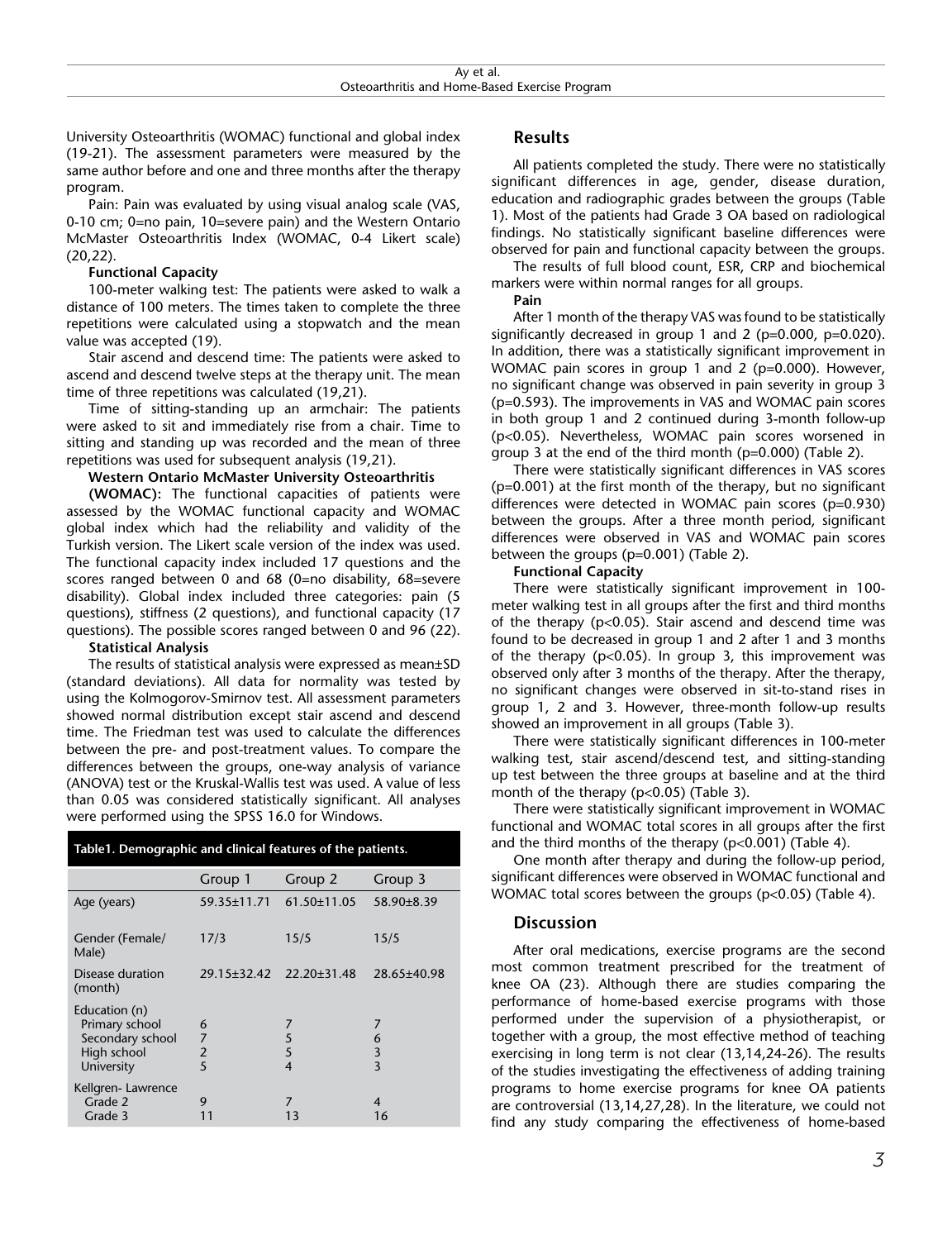| Ay et al.                                      |  |  |  |
|------------------------------------------------|--|--|--|
| Osteoarthritis and Home-Based Exercise Program |  |  |  |

exercise programs (given in brochures with printed illustrations or supervision by a physiotherapist) and those combined with patient training programs on knee OA. In this study, we aimed to find out the best way of teaching the home exercise programs for OA patients and if adding training program will provide an additional benefit to knee OA treatment. With this purpose, an easy-to-understand training program specific for knee OA patients was developed with a plain language. A home exercise program including ROM exercises and isometricisotonic quadriceps exercises was prepared. These exercise programs were shown by photographs and explained by a physiotherapist, or else were delivered in a visual brochure.

Education programs in the previous studies were general individual or group-based programs developed for various chronic diseases. Later, disease-specific education programs were developed due to the lack of effectiveness (9). Mazzuca et al. (29) compared the disease-specific self care education and a general training on arthritis in patients with knee OA. They found that a significant improvement in pain and disability was achieved with self care education program. In a study by Coleman et al. (8), a training program including pain management strategies, exercise advice, joint protection, treatment, balance, and falls prevention was given to patients with knee OA both under the supervision of a physiotherapist and a written material for 6 sessions once a week. Improvements in pain, functional capacity and quality of life parameters were observed after 12 weeks of the therapy. This was a long-term follow-up study, however, having no control group and having an irregular exercise program which patients could freely choose the type and level of exercise were the limitations of the study. In our study, we prepared a disease-specific training program and developed a standard exercise program. Similar to the studies with disease-specific training programs, in our study, decreases in pain levels and increases in functional capacities were observed. Tsauo et al. (26) compared the effectiveness of self exercise, team-exercise and lecture-only programs in patients with neck and shoulder pain, and observed that teamexercise group responded most favorably and the group that lecture program was given had the least response to treatment. In another study (16), physiotherapist-prescribed exercise and advice combination in sub-acute lower back pain was found to be more effective in reducing pain and disability as compared to physiotherapist-prescribed exercise-only or advice-only groups. A comparison of home-based and class-based exercise programs (21) showed that class-based programs which were given by a physiotherapist additional to a written material were more effective in pain relief and improvement in functional capacity in patients with knee OA. In our study, we observed an improvement in functional capacity in all groups at the end of 1st and 3rd months. However, no reduction in pain was seen; even an increase in pain severity was observed at the end of 3<sup>rd</sup> month in patients with the home exercise program given by visual brochures. This was probably due to not paying attention to brochures as a treatment method and overlooking the importance of the exercise program. Additionally, the exercises might be applied in a wrong manner because of the difficulties in understanding the written education materials. The major factor was the low-level socio-cultural characteristics and educational level of the patients. The exercises given under the supervision of a physiotherapist together with brochures were more effective compared to those given with written education materials alone. As they had the opportunity to ask about the exercises directly to a physiotherapist and even if they forgot about them when practicing at home, the brochures with the photos helped them to remember. When we have investigated the functional capacity test results, we observed no significant improvement in the sit-to-stand test 1 month after the therapy. However, in the three-month followup, an improvement was seen in all groups. To sit and rise from a chair is a complex activity that requires more muscle strength. The effects of exercise occur in a long period of time. This may be the reason for the lack of improvement in the sitto-stand test in all groups.

Studies investigating the effectiveness of exercise and

| Table 2. The results of VAS and WOMAC pain scores of the patients. |                       |                  |                  |           |
|--------------------------------------------------------------------|-----------------------|------------------|------------------|-----------|
| VAS1                                                               | Group 1               | Group 2          | Group 3          | p value   |
|                                                                    | $(mean \pm SD3)$      | $(mean \pm SD)$  | (mean±SD)        |           |
| <b>Baseline</b>                                                    | $6.52 \pm 1.92$       | $5.97 \pm 2.26$  | $6.87 \pm 2.08$  |           |
| Posttreatment 1 <sup>st</sup> month                                | $4.55 \pm 1.37$       | $5.70 \pm 1.85$  | $6.82 \pm 2.00$  | 0.001"    |
| P                                                                  | $0.000**$             | $0.020^*$        | 0.593            |           |
| Posttreatment 3 <sup>rd</sup> month                                | $2.75 \pm 1.08$       | $5.00 \pm 1.91$  | $6.92 \pm 1.92$  | ≤0.001*** |
| P                                                                  | $0.000$ <sup>**</sup> | $0.000**$        | 0.683            |           |
| WOMAC pain <sup>2</sup>                                            |                       |                  |                  |           |
| <b>Baseline</b>                                                    | $6.95 \pm 3.23$       | $11.40{\pm}4.33$ | $10.30 \pm 3.27$ |           |
| Posttreatment 1 <sup>st</sup> month                                | $9.60 \pm 3.64$       | $9.75 \pm 4.10$  | $10.05 \pm 3.64$ | 0.930     |
| P                                                                  | $0.000**$             | $0.000**$        | 0.285            |           |
| Posttreatment 3rd month                                            | $3.10 \pm 1.88$       | $9.60 \pm 3.89$  | $11.35 \pm 3.58$ | ≤0.001*** |
| P                                                                  | $0.000**$             | $0.000$ **       | $0.000**$        |           |

 $^{\rm 1}$ : Visual Analog Scale, <sup>2</sup>: Western Ontario McMaster University Osteoarthritis, <sup>3</sup>: Standart Deviation, \*p<0.05, \*p<0.01, \*\*p<0.001.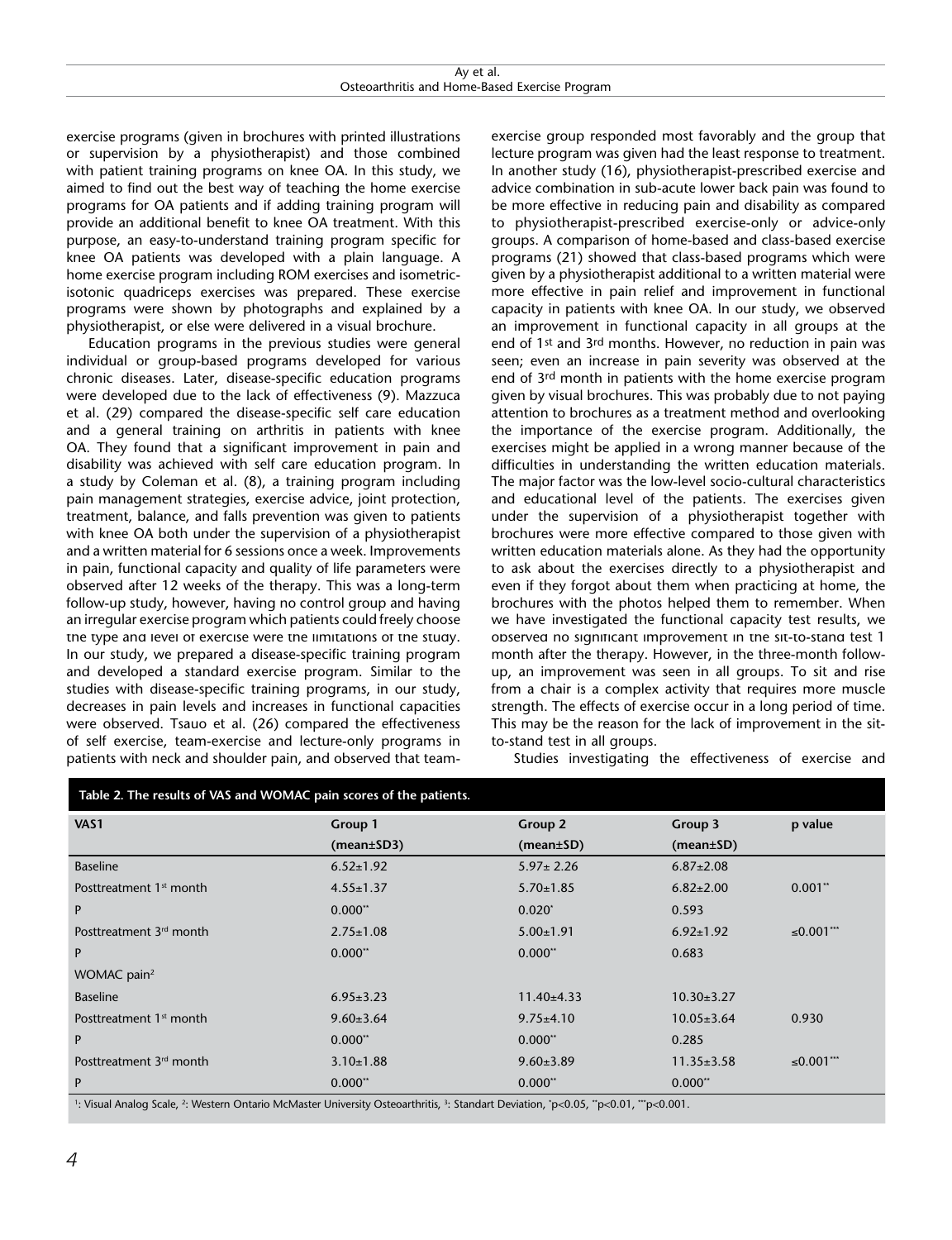| Ay et al.                                      |  |  |  |  |
|------------------------------------------------|--|--|--|--|
| Osteoarthritis and Home-Based Exercise Program |  |  |  |  |

patient training programs reported that patients with knee OA who were given exercise programs showed better improvement in pain and functional capacity (15). Another study showed the effectiveness of both isokinetic quadriceps exercise programs and patient training programs in functional capacity and pain in

knee OA patients. It was emphasized that exercise program was a well-tolerated treatment method; however, training programs were also very low-cost and easy-to-apply methods and had beneficial effects (14). In our study, we compared patient training and home exercise programs and exercise alone.

| Table 3. The changes in functional capacity assessment results before, at 1 <sup>st</sup> and 3 <sup>rd</sup> months of the therapy in all groups. |                                       |                    |                    |            |
|----------------------------------------------------------------------------------------------------------------------------------------------------|---------------------------------------|--------------------|--------------------|------------|
|                                                                                                                                                    | Group 1 (mean $\pm$ SD <sup>1</sup> ) | Group 2 (mean±SD)  | Group 3 (mean±SD)  | p value    |
| 100 meter walking test                                                                                                                             |                                       |                    |                    |            |
| <b>Baseline</b>                                                                                                                                    | $124.20 \pm 34.22$                    | $122.15 \pm 46.57$ | $161.55 \pm 57.59$ |            |
| Posttreatment 1 <sup>st</sup> month                                                                                                                | $102.25 \pm 31.33$                    | $105.65 \pm 47.12$ | $147.25 \pm 52.55$ | $0.003$ ** |
| P                                                                                                                                                  | $0.000$ <sup>**</sup>                 | $0.000$ **         | $0.025^*$          |            |
| Posttreatment 3 <sup>rd</sup> month                                                                                                                | 79.60±21.90                           | $99.30 \pm 37.09$  | $136.50\pm45.33$   | ≤0.001***  |
| P                                                                                                                                                  | $0.000$ <sup>**</sup>                 | $0.000$ **         | $0.005*$           |            |
| Ascending-descending stairs<br>test median (min-max) <sup>2</sup>                                                                                  |                                       |                    |                    |            |
| <b>Baseline</b>                                                                                                                                    | $18(3-42)$                            | 33.5 (10-94)       | 29 (12-71)         |            |
| Posttreatment 1 <sup>st</sup> month                                                                                                                | $17(3-40)$                            | 28 (10-92)         | 27 (12-120)        | $0.029*$   |
| P                                                                                                                                                  | $0.008*$                              | $0.003*$           | 0.071              |            |
| Posttreatment 3rd month                                                                                                                            | $15.5(2-40)$                          | 31.5 (10-77)       | $26.5(14-65)$      | $0.004$ ** |
| P                                                                                                                                                  | $0.000**$                             | $0.038*$           | $0.043*$           |            |
| Sitting-standing up test                                                                                                                           |                                       |                    |                    |            |
| <b>Baseline</b>                                                                                                                                    | $4.30 \pm 1.86$                       | $5.30 \pm 2.05$    | $7.00 \pm 3.21$    |            |
| Posttreatment 1 <sup>st</sup> month                                                                                                                | $4.00 \pm 1.52$                       | $5.25 \pm 1.99$    | $6.70 \pm 2.81$    | $0.001$ ** |
| P                                                                                                                                                  | 0.096                                 | 0.564              | 0.705              |            |
| Posttreatment 3rd month                                                                                                                            | $3.55 \pm 1.35$                       | $5.00 \pm 1.83$    | $5.65 \pm 1.34$    | ≤0.001***  |
| P                                                                                                                                                  | $0.000$ <sup>**</sup>                 | $0.030*$           | $0.038*$           |            |
| 1. Changle of Devicetion $\lambda_0$ , O.O.C. $\lambda_0$ , O.O.C. $\lambda_1$                                                                     |                                       |                    |                    |            |

1: Standart Deviation, \*p<0.05, \*\*p<0.01, \*\*\*p<0.001<br><sup>2</sup>median (min-max): median (minimum-maximum).

# **Table 4. Comparison of the WOMAC functional and total score in patients in different treatment groups and within the groups at 1st and**

| 3 <sup>rd</sup> months.                                                                                                                            |                                          |                            |                            |            |
|----------------------------------------------------------------------------------------------------------------------------------------------------|------------------------------------------|----------------------------|----------------------------|------------|
|                                                                                                                                                    | Group 1<br>(mean $\pm$ SD <sup>2</sup> ) | Group 2<br>$(mean \pm SD)$ | Group 3<br>(mean $\pm$ SD) | p value    |
| WOMAC <sup>1</sup> functional score                                                                                                                |                                          |                            |                            |            |
| <b>Baseline</b>                                                                                                                                    | $32.30 \pm 10.97$                        | $41.00 \pm 13.02$          | $38.55 \pm 14.36$          |            |
| Posttreatment 1 <sup>st</sup> month                                                                                                                | $24.00 \pm 10.02$                        | $36.00 \pm 12.69$          | $34.65 \pm 14.23$          | $0.006**$  |
| P                                                                                                                                                  | $0.000$ <sup>**</sup>                    | 0.001"                     | $0.000$ <sup>**</sup>      |            |
| Posttreatment 3 <sup>rd</sup> month                                                                                                                | $13.35 \pm 5.11$                         | $36.05 \pm 12.60$          | $35.75 \pm 14.10$          | ≤0.001***  |
| P                                                                                                                                                  | $0.000$ <sup>**</sup>                    | $0.000$ <sup>**</sup>      | $0.000$ <sup>**</sup>      |            |
| <b>WOMAC</b> total score                                                                                                                           |                                          |                            |                            |            |
| <b>Baseline</b>                                                                                                                                    | 43.90±15.49                              | $56.55 \pm 18.15$          | $53.15 \pm 18.37$          |            |
| Posttreatment 1 <sup>st</sup> month                                                                                                                | $32.80 \pm 14.28$                        | $49.20 \pm 17.67$          | $47.70 \pm 18.54$          | $0.005$ ** |
| P                                                                                                                                                  | $0.000**$                                | $0.000$ <sup>**</sup>      | 0.000"                     |            |
| Posttreatment<br>$3rd$ month                                                                                                                       | $17.50 \pm 7.05$                         | $49.05 \pm 17.40$          | $49.25 \pm 17.61$          | ≤0.001***  |
| P                                                                                                                                                  | $0.000**$                                | $0.000$ <sup>**</sup>      | $0.000$ <sup>**</sup>      |            |
| <sup>1</sup> : Western Ontario McMaster University Osteoarthritis. <sup>2</sup> : Standart Deviation. $p < 0.05$ . " $p < 0.01$ . "" $p < 0.001$ . |                                          |                            |                            |            |

: Western Ontario McMaster University Osteoarthritis, <sup>2</sup> : Standart Deviation, \* p<0.05, \*\*p<0.01, \*\*\*p<0.001.